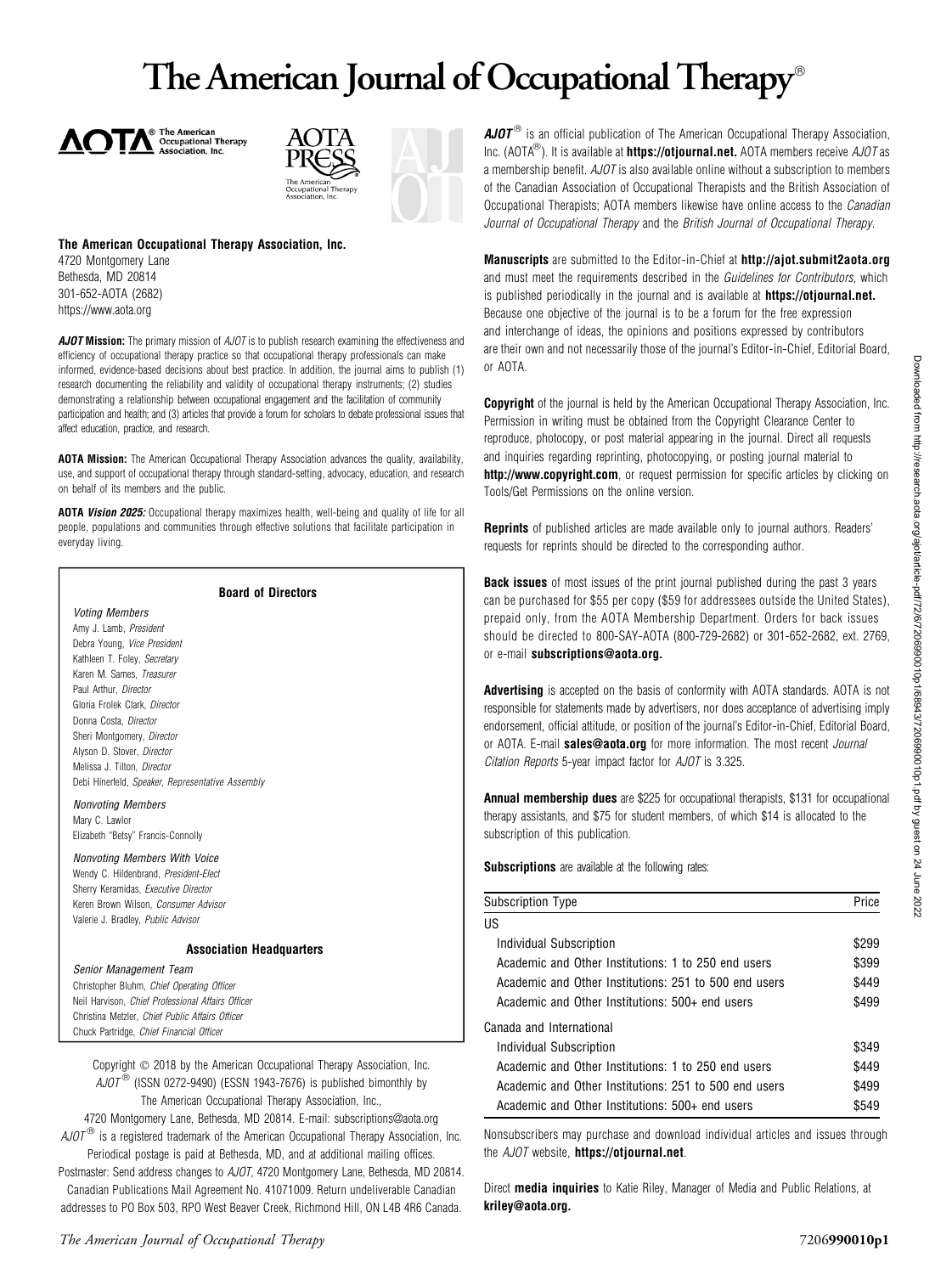### AJOT Editorial Board

Editor-in-Chief Lorie Gage Richards ajoteditor@aota.org

#### Associate Editors

Ted Brown Andy Cheng Lisa A. Daunhauer Yael Goverover Tracy L. Jirikowic Stephen J. Page Alicia Sanchez Perez Emily Piven Véronique Provencher Stacey Reynolds Marjorie Scaffa Diane L. Smith

#### Editor, Health Policy Perspectives Christina Metzler

Editor, Occupational Therapy Education Neil Harvison

Associate Chief Officer for AOTA Press and Content Strategy Chris Davis

Managing Editor Caroline Polk

Copy Editors Kathie Baker, Tyler Krupa, Hyde Loomis, Kathy Savadel, Kathy Savory

Graphic Designers Sheridan Journal Services

Manager, Media and Public Relations Katie Riley

Director, Sales & Corporate Relations Jeffrey A. Casper

Account Executive Tracy Hammond

Rebecca Aldrich Kelly Alig Ana Allegretti Lynne Andonian Asha Asher Karla Ausderau Nancy Bagatell Ryan Bailley Nancy A. Baker Sue Baptiste Beth Barstow Susan Bazyk Jane Bear-Lehman Jeanine Beasley Patricia Belchior Roxanna Bendixen Ruth Benedict Teal Benevides Sara Benham Jeryl Benson Christine Berg Sara Best Megan Bewernitz Christy Billock Erna Blanche Stefanie Bodison Bette Bonder Aaron Bonsall Jackie Bosch Helen Bourke-Taylor Patricia Bowyer Kalyn Briggs Catana Brown Deborah E. Budash Ann Burkhardt Susan Burwash Susan Cahill Catherine Candler Elizabeth Cardell Gail Carin-Levy Ling-Hui Chang

Megan C. Chang Wen-Pin Chang Chris Chapparo Tracey Chippendale Denise Chisholm Carrie A. Ciro Allison Cogan Ellen S. Cohn Diane Collins Lisa Connor Gerry E. Conti Steven M. Cope Al Copolillo Joanna Cosbey Diane Cox Anne Cronin Daniel Marinho Cezar da Cruz Mariana D'Amico Amy Darragh Evan Dean Joan Delahunt Peggy Denton Rosanne DiZazzo-Miller Megan Doherty Denise Donica Barbara Doucet Mason Drake Brian Dudgeon Louise Dunn Winnie Dunn Aaron M. Eakman Dorothy Edwards Mary Egan Kate Eglseder Beth Elenko Lynnda Emery Kelly Erickson Andrea Fairman Mary Falzarano Louise Farnsworth Thomas Fisher

Anne Fleischer Rita P. Fleming-Castaldy Erin R. Foster Susan Garber Bryan Gee Simone V. Gill Glen Gillen Andrea Gossett-Zakrajsek Lenin Grajo Cynthia Grapczynsk Christine Griffin Manon Guay Paulette Guitard Jyothi Gupta Sharon A. Gutman Sharon Gwinn Razan Hamed Brittany Hand Debra Hanson Mark Hardison Jocelyn Harris Karen Hebert Lori-Ann Helgeson Gayle Hersch Annette Herstic Laura Hess Kristen Hill Claudia Hilton Tammy Hoffmann DeLana Honaker Ickpyo Hong Barbara Hooper Tsu-Hsin Howe Ching-Lin Hsieh Brenda Hughes Jane Hughes Tamera Keiter Humbert Chia-Hui Hung Julie Hunley Elizabeth Hunter Eric (Jeng-Liang) Hwang

#### **Reviewers** Moses Ikiugu Karen Jacobs

Rennie Jacobs Lynn E. Jaffe Kathryn Jarvis Brian Johnson Bong-Kan Jung Young Kim Allison King Theodore I. King Anne Kiraly-Alvarez Anne Kirby Laurie Knis-Matthews Kristie Koenig Barbara Kornblau Jessica Kramer Paula Kramer Consuelo Krieder Carol Lambdin-Pattavina Shelly J. Lane Catherine Trombly Latham Maura Lavelle Kate Laver Jeff Lederer Leigh A. Lehman Natalie Leland James Lenker Lori Letts Ada Leung Chih-Ying Li Lorry Liotta-Kleinfeld Lauren Little Chiung-Ju Liu Kathleen Lyons Susan Magasi Matt Malcolm Tina A. Mankey Donna Mann Deborah A. Marr Dennis McCarthy Karen McCarthy

Randy McCombie Ann E. McDonald Corey McGee Carol McKinstry Tina McNulty Jim J. McPherson Jane Melton M. Beth Merryman Susan K. Meyers Ben Milbourn Anita Witt Mitchell Christine Moghimi Ben Mortenson Tracy Mroz Claire Mulry Christine Myers Julie Nastasi Kathryn Nedley Christy Nelson Ariela Neuman Marsha Neville-Smith Dawn Nilsen Jeannine Nonaillada Sonthrip Ounpraseuth Becky Ozelie Hae Yean Park Amy Paul-Ward Monica S. Perlmutter Anita Perr Andrew Persch Elizabeth A. Pfeiffer Roberta Pineda Jennifer Pitonyak Nicola Plastow Teresa Plummer Mara Podvey Laura Poleshuck Katie Polo Pat Precin Jenny Preston

Annie McCluskey

Pollie Price Rachel Proffitt Pavlina Psychouli Beth Pyatak Cindee Quake-Rapp Mary Radomski Martin Rice Jacquie Ripat Ray Roche Juleen Rodakowski Joan Rogers Penny Rogers Shawn Roll Francois Routhier Veronica T. Rowe Laurence Roy Michelle Saksa Ghazala Saleem Patricia Sample Preethy S. Samuel Martha J. Sanders U. Ganapathy Sankar Sara Saunders Sydney Schaefer Stacey Schepens Laura Schmelzer Arlene A. Schmid Jill Schmidt Kim Schoessow Winifred Schultz-Krohn Emily Schulz Ruth Segal Amit Sethi Jennifer Silvestri Bhagwant S. Sindhu Theresa Smith Julia Smyth Jeff Snodgrass Roberta Snover Olga Solomon Divya Sood

Mandy Stanley Susan Stark Wendy Stav Maria Stein Mary Ellen Stoykov Melinda Suto Kim Szucs Kari Jeanne Tanta Suzanne Taylor Lauren Terhorst Alexandra Terrill Aliki Thomas Barbara Thompson Robyn Thompson Pamela E. Toto Jessica TsoTsoros Carolyn Unsworth Catherine Vallée Brenda H. Vrkljan Amy Wagenfeld Inga Ying-Chih Wang Julie Watson Donna Weiss Pamela Wener Steven Wheeler Carolynne White Rondalyn V. Whitney Stephen Whittaker Sandra Winkler Sandra M. Winter Timothy J. Wolf Alex Wong Michelle Woodbury Donna Wooster Mong-Lin Yu Hon K. Yuen Jill Zwicker

## **Health Policy Perspectives**

o you have a perspective on occupational therapy practice in the changing health care system? What federal, state, or local policy questions are critical to occupational therapy? Do you have thoughts about the larger world of health care reform that relate to public policy?

The AJOT Health Policy Perspectives column provides an opportunity for expression of thoughtful opinions. The column is a forum for views; calls to action for the profession on practice, education, outreach, and research; and perspectives on the intersection of occupational therapy and health care policy. Original research is not required, although preference is given to articles that draw on research.

Interested authors should contact Christina Metzler. AOTA Chief Public Affairs Officer, at cmetzler@aota.org with a short paragraph describing the proposed article.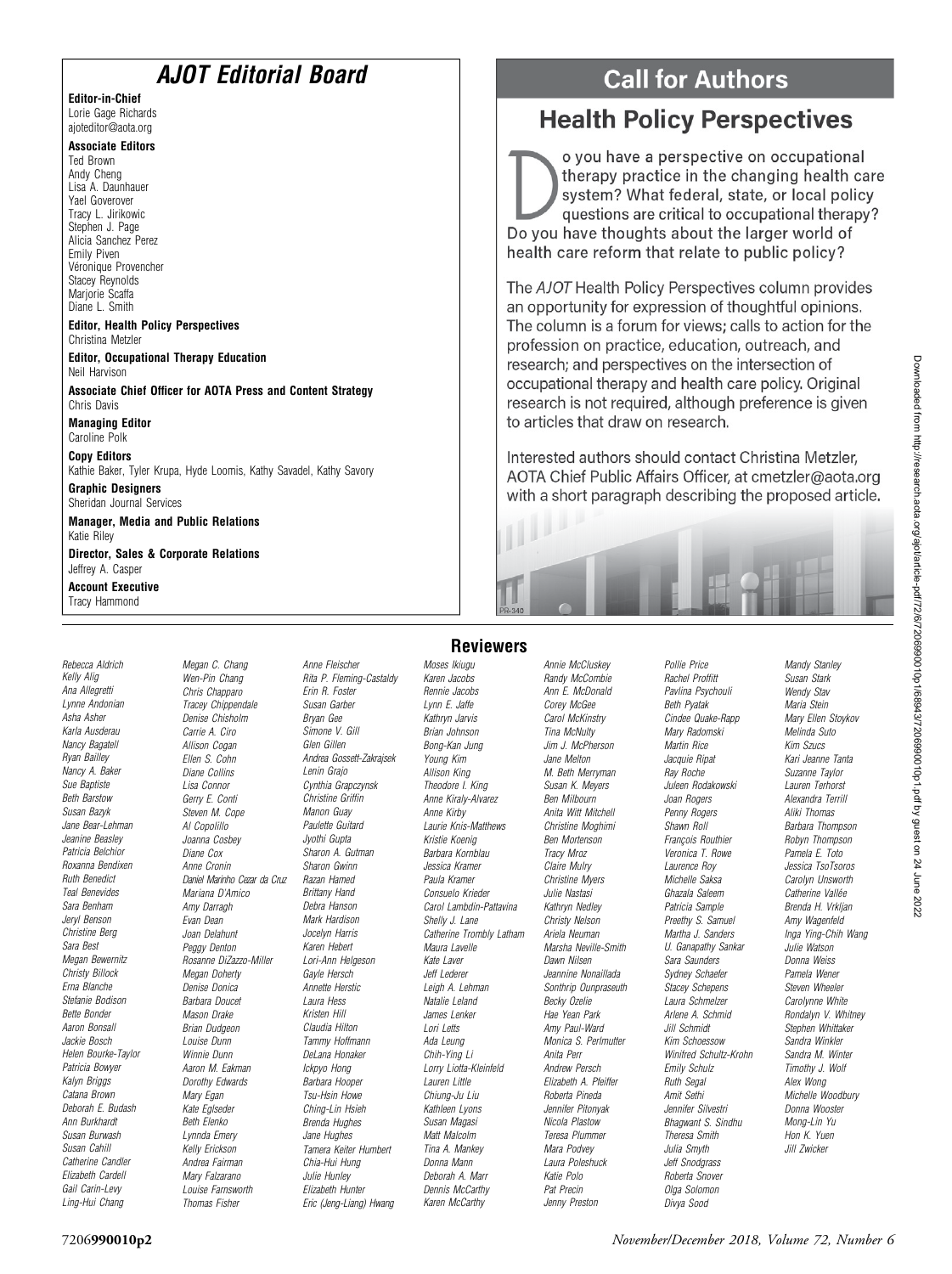### The American Journal of Occupational Therapy November/December 2018 Volume 72, Number 6 7206040010 NOTE FROM THE PUBLISHER A Change Is Gonna Come Sherry Keramides 2019 will see exciting changes to the journal as it moves to all-digital distribution and continues to reinforce occupational therapy's distinct value in health care. Editorial 7206070010 State of the Journal, 2018 Lorie Gage Richards AJOT continues to be the most highly ranked occupational therapy journal. Presidential Address 7206140010 innOvaTe Amy J. Lamb The author underscores the importance of exploring how the occupational therapy perspective adds distinct value to the people, populations, and communities that practitioners serve. 2018 Eleanor Clarke Slagle Lecture 7206150010 Neurocognitive Rehabilitation: Skills or Strategies? Gordon Muir Giles The author describes his personal and professional milestones and discusses new evidence that underlines occupational therapists' unique role in skill–habit training in clients with severe neurological impairment. Official Documents 7206160010 List of Official Documents Research Articles 7206205010 Effectiveness of Modified Constraint-Induced Movement Therapy Compared With Bimanual Therapy Home Programs for Infants With Hemiplegia: A Randomized Controlled Trial Rena Chamudot, Shula Parush, Amihai Rigbi, Roni Horovitz, Varda Gross-Tsur An RCT found that mCIMT and bimanual therapy are equally effective methods for treating infants with hemiplegia. 7206205020 Perception of Aversive Auditory Stimuli Is Different in Sensory Modulation Disorder and Attention Deficit Hyperactivity Disorder Tal Mazor-Karsenty, Lilach Shalev, Shula Parush, Yoram Bonneh The perception of aversive auditory stimuli of adults with SOR appears to be unique and different from that of adults with ADHD. 7206205030 Behavioral Activation Approach to Parent Training: Feasibility of Promoting Routines of Exploration and Play During Mealtime (Mealtime PREP) Angela R. Caldwell, Elizabeth R. Skidmore, Ketki D. Raina, Joan C. Rogers, Lauren Terhorst, Cynthia A. Danford, Roxanna M. Bendixen A systematic approach to parent training may help families translate clinical recommendations to healthy behavior change. 7206205040 Graphical Product Quality and Muscle Activity in Children With Mild Disabilities Drawing on a Horizontally or Vertically Oriented Tablet Sigal Portnoy, Aviva Mimouni-Bloch, Limor Rosenberg, Hagar Offek, Tamar Berman, Michal Kochavi, Gal Orman, Jason Friedman Drawing characteristics and muscle activity patterns of 4- to 6-yr-olds with mild disabilities were found to differ from those of typically developing children. 7206205050 Cognitive Contributors to Multiple Errands Test (MET) Performance Melissa Hansen, Nicole K. De Amicis, Nicole D. Anderson, Malcolm A. Binns, Amanda J. Clark, Deirdre R. Dawson Different patterns of performance on the MET appear to arise from different constellations of impairments in executive functions, attention, and memory.

#### 7206205060 Measuring Social Communication in the Community: Novel Tools for Advancing Family Participation Dwight W. Irvin, Anna Bard, Anna Wallisch, Lauren M. Little

The authors describe a novel method to capture adult–child interactions in the community and potentially inform family-centered interventions.